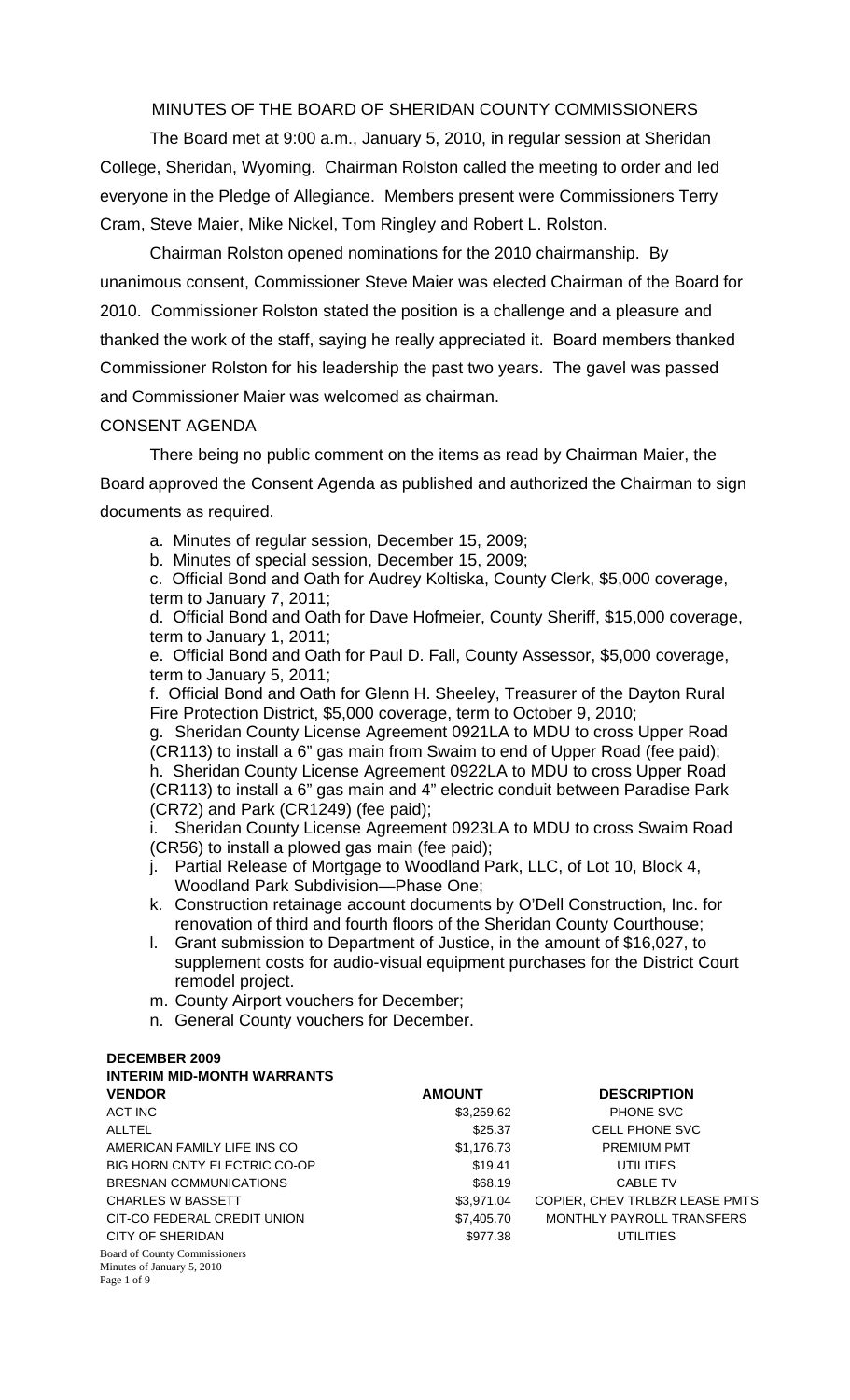DELTA DENTAL **Example 2018** 12:00 \$7,913.00 PREMIUM DEX MEDIA WEST **\$28.40** ADVERTISING EBMS **EDUCAL EDUCATION** S1,776.13 **FLEX PLAN** EQUITABLE LIFE INS **EXECUTABLE LIFE INS S103.00 DECEMBER** HOME DEPOT CREDIT SERVICES THE SERGE SERVICES SUPPLIES ICMA RETIREMENT TRUST **\$3,763.13** DECEMBER MASTERCARD **\$3,945.35** DECEMBER MONTANA DAKOTA UTILITIES \$10,446.40 UTILITIES NCPERS GROUP LIFE INS **\$464.00** \$464.00 PRUDENTIAL LIFE NDAA INSURANCE SERVICES OFFICE \$4,602.00 LAWYERS LIABILITY COVERAGE NORTH SHERIDAN TRAILER & EQUIPMENT \$17,700.00 FLATBED TRLR ODELL CONSTRUCTION INC \$30,600.00 CRTHSE 3RD & 4TH FLR RENOV ORCHARD TRUST TRUST THE SELECTION SECONDER STATES ON THE SELECTION SECONDER SAMPLE SERVICES AND SERVICE SERVICES PERFECT SOLUTIONS **\$10,134.00** LSAP RENEWAL, SCANNER POWDER RIVER ENERGY CORP \$42.57 UTILITIES QWEST 34,469.36 PHONE SVC RANGE TELEPHONE CO-OP \$380.03 PHONE SVC SANOFI PASTEUR INC **1990 120 120 13 13 14 14 15 16 16 17 18 17 18 17 18 17 18 17 18 17 18 17 18 17 18 17 18 17 1** SHERIDAN CHAMBER OF COMMERCE **\$20.50** \$20.50 CHAMBER BUCKS SHERIDAN CNTY CIRCUIT COURT 6933.40 GARNISHMENT SHERIDAN CNTY CRTHS 3RD & 4TH FLR RENOV \$3,400.00 RETAINAGE SHERIDAN CNTY TREAS HEALTH INS \$113,505.40 HEALTH INS/FLEX PLAN FEE SHERIDAN CNTY TREAS PAYROLL TAX \$169,270.14 941 SHERIDAN PRESS INC **ADVERTISING, SBSCRPTN** SHERIDAN RECREATION DISTRICT \$100.00 RENTAL FEE STATE FARM MUTUAL AUTO INSURANCE  $$225.00$  ASSIGNMENT OF WAGES TOWN OF CLEARMONT TOWN ASSO.00 UTILITIES UNITED LIFE INSURANCE CO \$1,455.98 DECEMBER US BANK CORPORATE REAL ESTATE  $$660.00$  OFFICE RENT VERIZON WIRELESS THE SECOND SECTION SECTION SECTION SECTIONS OF SAFEKEEPING SAFETY ASSESSMENT OF SAFETY SECTIONS SUCH A SECOND SECTION SECTIONS SECTION SECTIONS OF SECTIONS AND SECTION SECTIONS SECTIONS SECTIONS SECTIONS S VERMEER HIGH PLAINS **\$27,000.00** BRUSH CHIPPER WALMART COMMUNITY THE STATE SOBIES AND SUPPLIES WRIGHT EXPRESS THE RESERVE THE SECRET SERIES AND SERIES SOMETIME SERIES AND THE SERIES OF SERIES SERIES SERIES WYDOT \$9.00 EXEMPT PLATES WYO CHILD SUPPORT ENFORCEMENT **\$600.00** MONTHLY CHILD SUPPORT WYO RETIREMENT SYSTEM  $$90,340,03$  DECEMBER WYO WORKERS COMPENSATION DIV \$7,067.46 DECEMBER **TOTAL MID-MONTH INTERIM WARRANTS PAID**  $$550,130.75$ **GENERAL COUNTY WARRANTS VENDOR CONSUMING AMOUNT AMOUNT DESCRIPTION** A & M SERVICE & SUPPLY **A & M** SERVICE & SUPPLY ABC SIGNS AND SPECIALTIES **\$330.00** \$330.00 SIGNAGE ADDCO OFFICE SYSTEMS **S119.00** \$119.00 TAPE ADLER WELDING & FABRICATION \$560.86 AXLE ADSIT CONSTRUCTION 6936.00 FENCING ADVOCACY & RESOURCE CENTER  $$3,750.00$  1% OPT SALES TAX AG ELECTRONICS SERVICE CENTER **\$800.00** REPAIRS, SUP ALSCO \$405.04 MATS, MOPS, FRMS, HNDLS AMERICAN MAID **31,160.00** S1,160.00 CLEANING AMERICAN PLANNING ASSOC. The state of the set of the subset of the subscription ANYTHING WOOD **ANYTHING WOOD SOURCE ANYTHING WOOD** SNOW REMOVAL A-PLUS SERVICES **\$35.00** TOWING ASSOCIATED CONSTRUCTION ENGINEERING  $$765.00$  SHERIDAN CNTY CRTHSE SNOWMELT BECKWITH, BOB \$200.00 CLTHG ALLOW BERRY, DAVID **\$390.00** DEP CORONER, CONT LABOR BIG HORN A'S **\$25.00** ADVERTISING

Board of County Commissioners Minutes of January 5, 2010

Page 2 of 9

BRESNAN COMMUNICATIONS 668.19 S68.19 CABLE TV

BIG HORN MOUNTAIN COUNTRY COALITION \$3,125.00 1% OPT SALES TAX BIGHORN DESIGN \$252.00 CAPS BINOS GROCERY **\$1,749.00** REFRESHMENTS, SUP BOB BARKER CO \$896.61 SHIRTS, SUP BOB L NEILL **8825.50** TRANSCRIPT BOBS PEST CONTROL **SAULT AND SERVICE** S35.00 SERVICE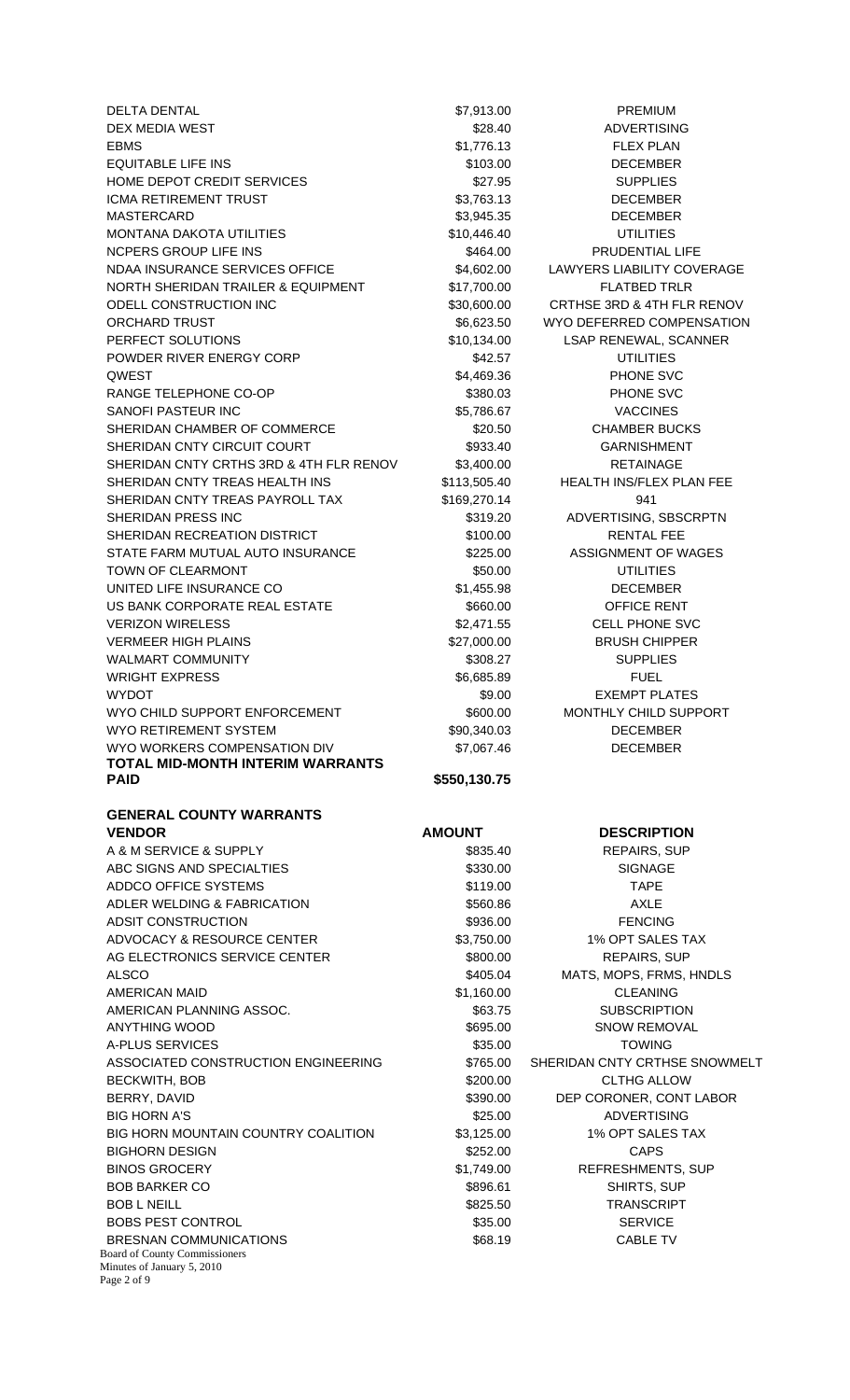Board of County Commissioners Minutes of January 5, 2010 BRITTAIN WORLD TRAVEL **1990 CONTROLL 1990 CONTROLL 1990 CONTROLL** \$746.40 AIRFARE BUSTECH INC **BUSTECH INC BUSTECH INC PRINTERS, CTDGS** C HALE UNLIMITED MECHANICS **1990 SELECT 10 S2,455.86** REPAIRS CARQUEST AUTO PARTS **101.43** HOSES, COUPLERS CARR, THOMAS **EXECUTE:** THOMAS **81,000.00** STORAGE FACILITY LEASE PMT CARTRIDGE WORLD **\$35.98** CRTDGS CBM FOOD SERVICE **1208** CBM FOOD SERVICE **124,808.17** INMATE MEALS CDW GOVERNMENT INC **EXECUTE:** \$1,704.56 WINDOWS UPGRADES, SUP CED INC **6. In the CED INC SECURE CED** INC STRING STRING STRING STRING STRING STRING STRING STRING STRING STRING STRING STRING STRING STRING STRING STRING STRING STRING STRING STRING STRING STRING STRING STRING STRING STRI CHAMPION FERRIES FUNERAL HOME \$1,070.00 RMVL, PHONE, RENT CHILD ADVOCACY SERVICES OF THE BIG HORNS \$2,500.00 1% OPT SALES TAX CIRCLE S SANITATION **\$70.00** TRASH CITY LANDFILL **Example 2018** S69.92 TRASH CITY OF SHERIDAN \$452.40 PHONE, VIN, UTILITIES CLEMENS EXTERIORS **\$271.00** INSTALL GUTTER, DOWNSPOUT COLLINS COMMUNICATIONS \$131.00 INTERNET SVC, MODULE COLONIAL RESEARCH CHEM CORP  $$423.44$  SUPPLIES COMMUNICATION TECHNOLOGIES INC \$1,192.65 INSTALL RADIOS COMTRONIX \$382.65 ALARM SVC CORRECTIONAL HEALTHCARE MANAGEMENT \$17,056.43 INMATE MEDICAL CRAM, TERRY **\$176.40** TRAVEL EXP CULLIGAN OF SHERIDAN **\$90.50** \$90.50 WATER DAVIS & CANNON **\$457.46** LEGAL DOWL HKM **blows** and the state of the state of the state of the state of the state of the state of the state of the state of the state of the state of the state of the state of the state of the state of the state of the st DOWNTOWN SHERIDAN ASSN \$2,500.00 1% OPT SALES TAX DRM INC **EXAMPLE 20 INCLUSTED A STATE OF A STATE AND STATE ASSESS** CLEAR CRK BRIDGE RPLCMNT EAST RIDGE TOWING TOWING TO THE STATE STATE STATE STATE STATE STATE STATE STATE STATE STATE STATE STATE STATE ED HAMMER INC **EXECUTE:** \$3,026.39 REPAIRS, MAINT EDAW INC **EDAW INC EDAW INC EDAW INC EDAW INC EDAW INC EDAW INC EDAW INC EDAM INC EDAM INC EDAM INC EDAM INC EDAM INC EDAM INC EDAM INC EDAM INC EDAM INC EDAM INC EDAM INC EDAM INC EDA** E-FILLIATE INC **SECULIATE INCLUSS EXAMPLES** ENERGY MINERALS COUNTIES COALITION \$6,250.00 1% OPT SALES TAX ENTECH INC 623,227.58 SHERIDAN CNTY FAIRGNDS, CR#80 FALL, PAUL \$15.46 MEALS FARMERS CO-OP OIL CO **85,344.40** FUEL FASTENAL 54,185.29 PORTABLE LIFT, PARTS FECK, SUSAN \$25.85 MILEAGE FEDEX \$125.85 SHIPPING FERRIES, JAY 6180.00 CONT LABOR FERRIES, MARK \$300.00 CORONER FLAHARTY, JAN \$411.68 LEGAL FLYNN, ALLISON \$89.82 EXPENSE REIMB FORWARD SHERIDAN \$5,000.00 1% OPT SALES TAX FRED KUSEL & SONS THE SONS THE SAGE SEAL ASSESS THE SOLUTION OF THE SOLUTION OF SAGE SEAL ASSESSMENT OF THE SAGE STATE LEASE FREE CLINIC **EXECUTE:** THE STATE STATE STATES TO SALES TO A SALES TO A SALES TO A SALES TO A SALES TO A SALES TO A SALES TO A SALES TO A SALES TO A SALE STAX FREMONT MOTOR SHERIDAN \$750.40 REPAIRS, PARTS GALLS \$21.49 CHEVRONS GASES PLUS NORCO \$255.93 SUPPLIES GLAXOSMITHKLINE PHARMACEUTICALS \$4,465.00 VACCINES GREASE MONKEY **1992 OIL CHNG 120 OIL CHNG** \$137.93 OIL CHNG GREAT AMERICAN PUBLISHING **810.50** \$10.50 SUBSCRIPTION GUNARAMA WHOLESALE \$868.00 GLOCKS HARVEST MOON **black and the set of the set of the set of the set of the set of the set of the set of the set of the set of the set of the set of the set of the set of the set of the set of the set of the set of the set of** HASLER INC \$540.00 RENTAL HAZELDEN \$149.00 DVD HEALY LAW FIRM  $$1,533.00$  LEGAL HEARTLAND KUBOTA \$166.38 BLOCK HEATER KIT HENRY SCHEIN INC **1999 STATE SERVICES**, SUP HILLER, KATIE \$24.75 MILEAGE HI-MILE TIRE INC **the set of the SSS** 35.01 TIRES HININGER, SCOTT **1281.36** TRAVEL EXP, DUES HOLIDAY INN-CHEYENNE \$1,099.26 LODGING HOT IRON INC **ALCORAGE 19 ACCORD 19 AIRFIELD AIRFIELD LN DRAINAGE UPGRADES** HOUSE OF CLEAN **\$218.52** SUPPLIES HUGH K BATTY, MD \$425.00 INVOL HOSP

Page 3 of 9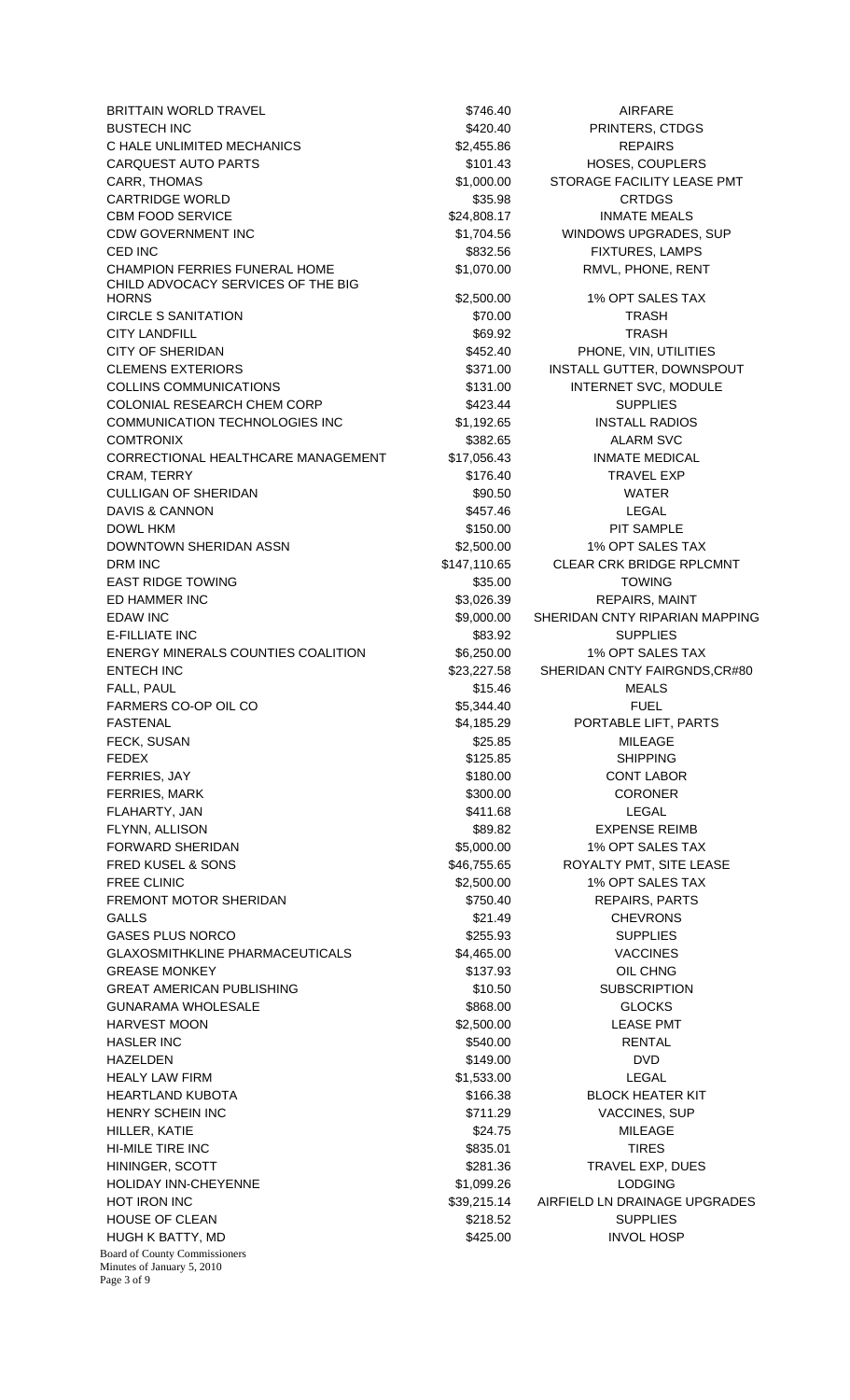INDUSTRIAL COMMUNICATIONS & ELECTRONICS \$1,420.00 REPAIR INDUSTRIAL TOWEL \$44.44 TOWELS INTERMOUNTAIN CONSTRUCTION 5680.00 S680.00 CURB STOPS JACKS TRUCK & EQUIPMENT THE SECOND S92.49 HOSE ASSY JACKSON ELECTRIC INC **\$1,270.00** ELECTRICAL WORK JB STORAGE CONTAINERS INC \$135.00 STG CONT RENT JIFFY LUBE \$36.99 OIL CHNG JOBSITE SERVICES **1999** CONTAINER DELIVERY JOHN BAGGETT \$225.00 CHRISTMAS CARDS JOHNSON CONTROLS 63,305.04 SERVICE JUVENILE JUSTICE JT POWERS BD \$42,500.00 1% OPT SALES TAX KBM&M INC. BIG HORN SANITATION \$503.40 PUMP GREASE TRAP, PORT TLT KILPATRICK CREATIONS **\$673.00** SWEATSHIRTS KINNAIRD LAW OFFICE **the contract of the contract of the second second second second second contract of the contract of the contract of the contract of the contract of the contract of the contract of the contract of the co** KLEPPERICH, JACQUELYN \$70.21 EXPENSE REIMB KMART **EXAMPLE 2018** STRING STRING STRING SHOWER CURTAINS KNECHT HOME CENTER **All and State Control Center State Control** \$339.71 MATERIAL, SUP LATITUDES TRAVEL **AIRFARE 1999 12:33 12:33 1372.00** AIRFARE LIESINGER, RODNEY \$20.00 MEAL MACS MOVING & STORAGE  $$1,058.00$  MOVING MEMORIAL HOSPITAL 652,907.77 MERCK & COMPANY **1.619.12** S1,619.12 VACCINES MHL SYSTEMS  $$3,433.16$  BLADES, END GUARDS MIKES ELECTRIC INC \$819.12 ELECTRICAL WORK MILLIMAN 68,500.00 RETIREMENT PLAN SVCS MODERN ELECTRIC CO **\$120.00** CHECK CONTROLS MULHOLLAND, RYAN \$1,375.00 IT WORK MULLINAX \$3,599.98 MATERIAL MURPHY, RAY \$90.00 CONT LABOR N.A.D.A. APPRAISAL GUIDES \$356.00 APPRAISAL GUIDES NAPA AUTO PARTS **\$1,108.96** PARTS NATIONAL BUSINESS SYSTEMS  $$354.56$  VHCL LIC POSTCARDS NATL ASSN COUNTY ENGINEERS  $$130.00$  MEMBERSHIP NEUMAYER, NICK \$200.00 BUILDING REPAIR NEVES UNIFORMS INC **1992 12:00 VEST** 8145.00 VEST NO WYO MENTAL HEALTH  $$6,250.00$  1% OPT SALES TAX NORTHERN WY MENTAL HEALTH CENTER \$192.50 TESTING NOVUS AUTO GLASS THE REPAIRS IS A SECTED AS A SEP AND REPAIRS ONE-CALL OF WYOMING **\$9.00** \$9.00 TICKETS OREILLY AUTOMOTIVE INC **EXAMPLE 12 120 120 120 120 131** 170.00  $$1.170.00$ CHAINS, PARTS OUTDOOR POWER EQUIPMENT 682.50 SECTION AND THE STATE OF THE STATE OF THE STATE OF THE SECTION OF THE STATE OF THE STATE OF THE STATE OF THE STATE OF THE STATE OF THE STATE OF THE STATE OF THE STATE OF THE STATE OF THE STAT PAETEC **ALCORAGING THE SERVICE** S26.79 PHONE SERVICE PARKWAY PLAZA HOTEL **A MOTEL CONSUMING A MOTEL** S60.00 LODGING PC MALL GOV **\$3,327.93** COMPUTERS PHOTO FINISH INC **EXAMPLE 2018** S49.98 MEMORY CARD, ENLRGMNT PLAINS TIRE COMPANY **1992 COMPANY** 553.92 **REPAIRS** PLAINSMAN PRINTING INC **1992 12:30 12:30 12:30 13:30 13:30 13:30 13:30 13:30 14:30 14:30 14:30 14:30 14:30 14:30 14:30 14:30 14:30 14:30 14:30 14:30 14:30 14:30 14:30 14:30 14:30 14:30 14:30 14:30 14:30 14:30 14:30 14:30 1** POWDER RIVER HEATING & AIR COND \$825.00 DECOMMISION UNITS, REBUILD PUMP POWDER RIVER POWER THE STATE STATE STATE STATES AND STATE STATES PARTS PREDATOR MGMT DIST  $$2,700.00$  REIMB OF TRAPPER EXP PRILL BROTHERS INC **81,239.90** REPAIRS PRO LINE CONCRETE INC **S6,426.44** SHERIDAN CNTY PUB HLTH ADA PRKNG PROGREEN EXPO \$135.00 REGISTRATION QUALITY INN & SUITES \$435.00 LODGING QUARTERMASTER \$257.45 SHIRTS, PATCHES QUICK PRINTING **\$174.00 FORMS** QUIK SAK \$150.25 FUEL QUILL CORPORATION \$236.05 SUPPLIES R R BRINK LOCKING SYSTEMS **\$414.96** S414.96 REPAIR LOCKS R L POLK & CO **but a set of the set of the set of the set of the set of the set of the set of the set of the set of the set of the set of the set of the set of the set of the set of the set of the set of the set of the set** RANCHHAND FENCING LLC  $$6,934.20$  FENCING RANDALL ENGINEERING SURVEYS \$7,305.00 5TH ST ROW RELM WIRELESS CORPORATION 583.93 PARTS SAGEBRUSH ELEMENTARY **\$140.60** \$140.60 COPIES

1% OPT TAX, INVL HOSP, FXD COST,

**CERTS** 

Board of County Commissioners Minutes of January 5, 2010 Page 4 of 9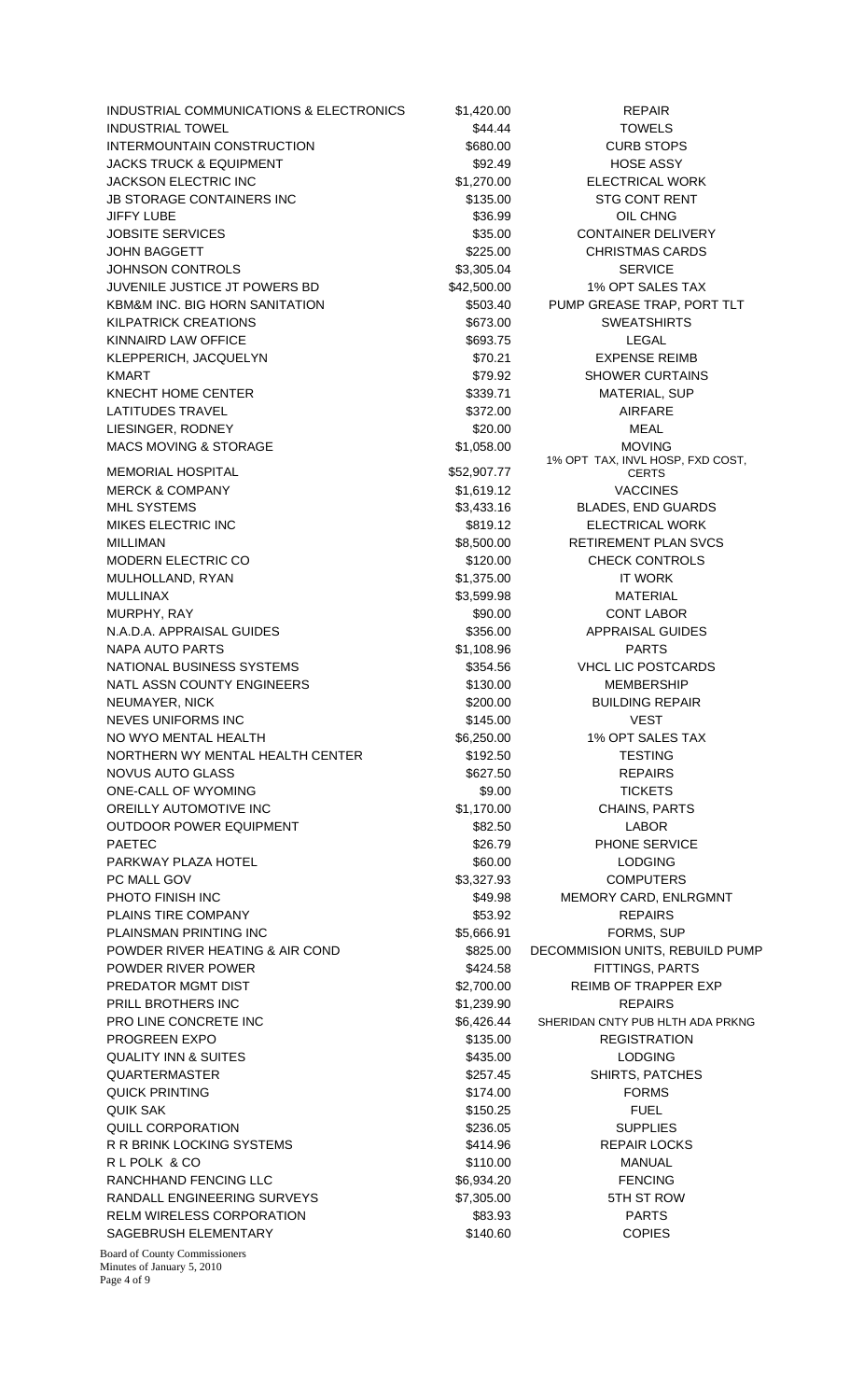SANOFI PASTEUR INC **1992 SANOFI PASTEUR INC.** The CONSTRUCTION OF SANOFI PASTEUR INC. SCHONENBACH, KATHIE \$17.05 MILEAGE SECURITY TRANSPORT SERVICES **\$1,933.50** TRANSPORT SENIOR CITIZENS CENTER  $$7,500.00$  1% OPT SALES TAX SHERIDAN ACE HARDWARE **\$20.09** PARTS SHERIDAN AREA RURAL FIRE PROTECTION DIST \$25,000.00 1% OPT SALES TAX SHERIDAN CHAMBER OF COMMERCE \$2,812.50 1% OPT SALES TAX SHERIDAN CNTY AIRPORT **1966** 1% S55,866.67 1% OPT SALES TAX, FIXED COST, LEASE SHERIDAN CNTY CONSERVATION DIST \$3,750.00 1% OPT SALES TAX SHERIDAN CNTY FAIR ASSN \$54,166.67 1% OPT SALES TAX, FIXED COST SHERIDAN CNTY FIRE BOARD \$3,750.00 1% OPT SALES TAX SHERIDAN CNTY FULMER PUBLIC LIBRARY \$141,750.00 1% OPT SALES TAX, FIXED COST SHERIDAN CNTY HISTORICAL SOCIETY 65,000.00 1% OPT SALES TAX SHERIDAN CNTY PUBLIC HEALTH \$95.00 EMP VAC SHERIDAN CNTY SEARCH & RESCUE \$3,750.00 1% OPT SALES TAX SHERIDAN CNTY TREASURER \$13.65 POSTAGE SHERIDAN COMMERCIAL CO **8450.02** SUPPLIES SHERIDAN COMMUNITY LAND TRUST \$5,000.00 \$5,000.00 1% OPT SALES TAX SHERIDAN COMPUTER INC<br>
\$37.50 CLEAN ROLLERS SHERIDAN ELECTRONICS LLC 
SHERIDAN ELECTRONICS LLC SHERIDAN HOUSING ACTION COMMITTEE \$5,000.00 1% OPT SALES TAX SHERIDAN IRON WORKS **\$758.18** MATERIAL SHERIDAN JUNIOR HIGH SCHOOL \$102.82 MAILING SHERIDAN MEDIA **\$3,777.00** ADVERTISING SHERIDAN MOTOR INC **8165.95** 8165.95 REPAIRS SHERIDAN PRESS INC **\$6,051.45** ADVERTISING SHERIDAN SEED CO INC **SALL AND SEED CO INC** SUPPLIES SHERIDAN TENT & AWNING **\$700.00** \$700.00 TRAILER COVER SHERIDAN WINNELSON CO **\$72.45** CLIPS SHIPTONS BIG R \$1,348.89 SUPPLIES SIMPLEXGRINNELL SALOTA 37 CRTHSE FIRE ALARM SOLVE IT INC **\$2,640.00** SOLVE IT INC **SALVE IT INC** SOURCE OFFICE PRODUCTS SOURCE AND SUPPLIES SOUTH SHERIDAN MEDICAL CENTER  $$80.00$  EXAM SPAHN, BOBBIE \$4.95 MILEAGE SPEARFISH AMBULANCE SERVICE **\$27.00** \$27.00 CPR CARDS ST. VINCENT HEALTHCARE **\$1,612.20** \$1,612.20 FACILITY CHG STEVE MOSSER, INC. TRUCKING S29,209.75 TRUCKING STEVES TRUCK SERVICE **120 CHARTS** \$361.01 PARTS STRAHAN & ASSOCIATES  $$329.67$  HEALTH OFFICER, SCREENING STURTZ, JOHN  $$50.88$  EXPENSE REIMB SWANSON SERVICES CORP  $$3,629.83$  COMMISSARY ORDERS SYSCO FOOD SERVICES OF MONTANA  $$103.74$  SUPPLIES TEDS TOWING **\$250.00** TOWING \$350.00 THE BIG HORN MOUNTAIN RADIO NETWORK \$357.00 ADVERTISING THE CODY **the CODY** the contract of the contract of the state of the state of the state of the state of the state of the state of the state of the state of the state of the state of the state of the state of the state of t THE COUNTRY BOUNTY **1990 COUNTRY BOUNTY** 1990 COUNTRY 1990 COUNTRY 1990 COUNTRY 1990 COUNTRY 1990 COUNTRY 1990 COUNTRY THE KIPLINGER LETTER **\$68.00** SUBSCRIPTION THE TROPHY CASE THE SERIES AND THE TROPHY CASE THE SAME ASSESS THAT A SERIES AND THE TROPHY CASE THOMAS L BENNETT. MD **\$4,830.00** \$4,830.00 AUTOPSIES THRONE LAW OFFICE PC **\$168.75** S168.75 LEGAL THYSSENKRUPP ELEVATOR THE SERIES AND SERIES AND STRINGER SERIES AND SERIES AND SERIES AND THE SERIES AND THE SERIES AND THE SERIES AND THE SERIES AND SERIES AND SERIES AND SERIES AND SERIES AND SERIES AND SERIES AND SERIES TIRE - RAMA CORPORATE OFFICE \$35.80 BALANCE TNT INSULATION LLC  $$2,000.00$  INSULATE ATTIC TOP OFFICE PRODUCTS **\$3,541.74** FAX, COPY CHGS, SUP TRICOUNTY GAS INC **Example 20 SET All Accounts CAST ACCOUNTY GAS INC PROPANE** TSP INC \$12,059.41 ULTRAMAX AMMUNITION \$1,227.80 AMMUNITION US BANK CORPORATE REAL ESTATE  $$660.00$  OFFICE RENT USEDCISCO.COM **\$1,161.35** SECURITY SYSTEM VALLEY MOTOR LEASING **\$2,451.54** LEASE PMTS VALLEY TREE SURGEONS **\$2,677.50** BUCKET TRK, PRUNING VICTOR STANLEY INC **Example 20** and the second that the second second that the second benches VISTA WEST ENGINEERING **\$18,313.69** W BRUNDAGE LN-AIRPORT RD

Board of County Commissioners Minutes of January 5, 2010 Page 5 of 9

PUB HLTH BLDG UPGR, CRTHSE 3 & 4 FLR RNV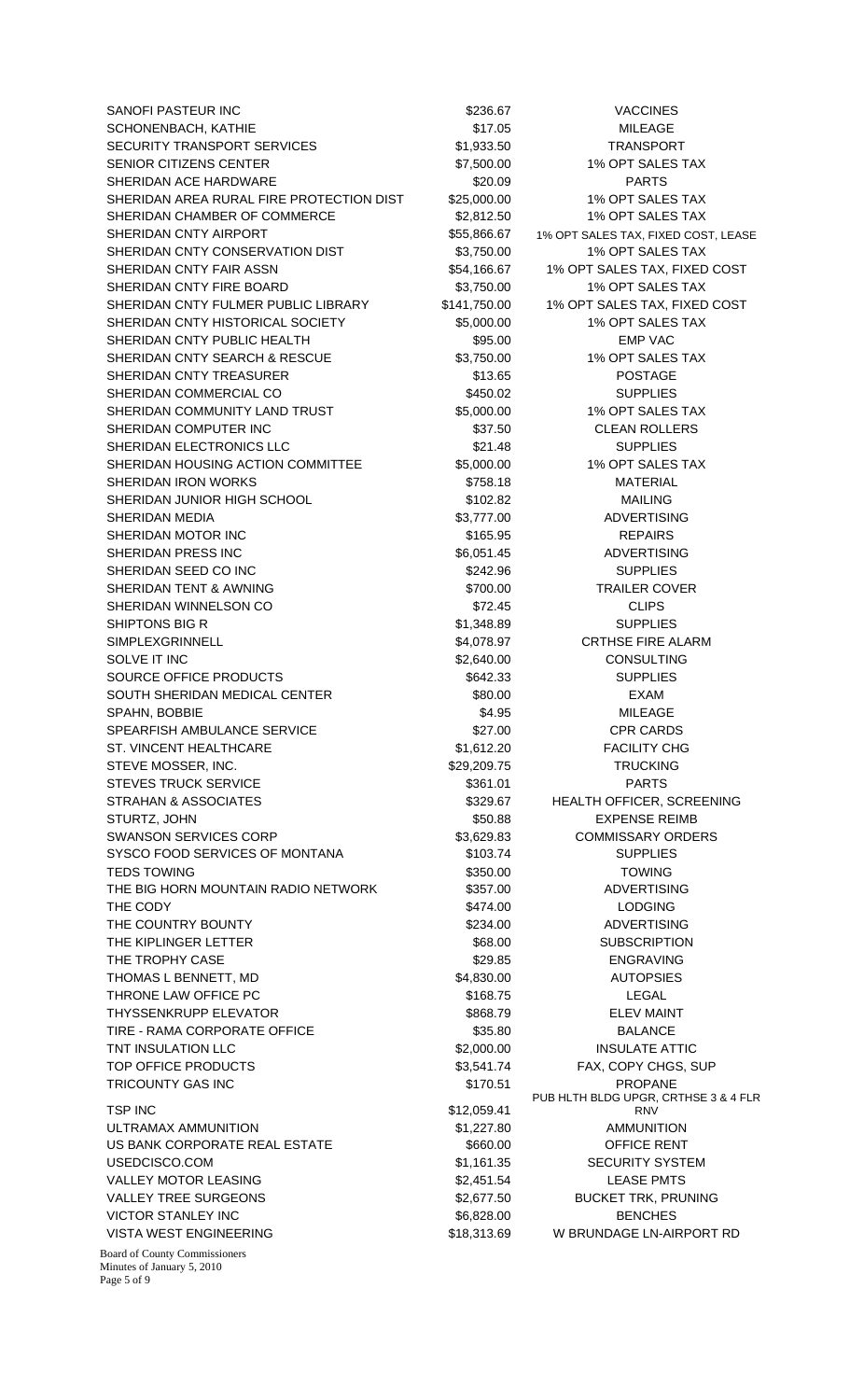| VOLUNTEERS OF AMERICA                    | \$20,050.00    | 1% OPT SALES TAX, SCREENING         |
|------------------------------------------|----------------|-------------------------------------|
|                                          |                |                                     |
| <b>WPCI</b>                              | \$28.50        | <b>SCREENING</b>                    |
| WAE4-HA                                  | \$90.00        | <b>DUES</b>                         |
| WALK, MARY                               | \$35.16        | <b>MEALS</b>                        |
| <b>WAREHOUSE MARKET</b>                  | \$364.37       | REFRESHMENTS, SUP                   |
| WAY OIL COMPANY                          | \$446.96       | FUEL, LUBRICANTS                    |
| <b>WEST PAYMENT CENTER</b>               | \$3,245.32     | <b>INFO CHGS, LITERATURE</b>        |
| <b>WESTERN WATER CONSULTANTS</b>         | \$25,970.29    | SHERIDAN CNTY BRIDGE EVAL           |
| WILLIAMSON, WANDA                        | \$146.85       | <b>MILEAGE</b>                      |
| WINGATE BY WYNDHAM                       | \$140.00       | <b>LODGING</b>                      |
| WYATT, AMY                               | \$49.50        | MILEAGE, FUEL                       |
| WYOMING DEPT OF HEALTH                   | \$1,115.50     | RETURN UNUSED FUNDS                 |
| <b>WYOMING ELECTRIC INC</b>              | \$3,618.38     | <b>INSTALLATIONS</b>                |
| <b>WYOMING MACHINERY CO</b>              | \$9,362.76     | EDGES, COMPACTOR RENT, PARTS        |
| WYOMING PEACE OFFICERS ASSN              | \$410.00       | <b>MEMBERSHIP</b>                   |
| <b>WYOMING RENTS LLC</b>                 |                |                                     |
|                                          | \$73.50        | <b>PARTS</b>                        |
| <b>WYOMING SHERIFFS ASSN</b>             | \$200.00       | <b>DUES</b>                         |
| <b>WYOMING STATE 4-H OFFICE</b>          | \$65.00        | <b>REGISTRATION</b>                 |
| WYOMING WEED MANAGEMENT ASSOC            | \$85.00        | <b>REGISTRATION</b>                 |
| ZOWADA RECYCLING & STEEL                 | \$217.40       | <b>MATERIAL</b>                     |
| <b>TOTAL GENERAL COUNTY WARRANTS</b>     | \$1,055,301.12 |                                     |
|                                          |                |                                     |
| <b>AIRPORT WARRANTS</b><br><b>VENDOR</b> | <b>AMOUNT</b>  | <b>DESCRIPTION</b>                  |
|                                          |                |                                     |
| A-Z ASPHALT                              | \$13,680.80    | TERMINAL PARKING EXPANSION          |
| <b>ALLTEL</b>                            | \$27.49        | <b>CELL PHONE SVC</b>               |
| AMERICAN ASSOC OF AIRPORT EXECUTIVE      | \$275.00       | <b>DUES</b>                         |
| <b>BRESNAN</b>                           | \$209.47       | PHONE SVC                           |
| <b>BURGESS DESIGN GROUP</b>              | \$1,607.20     | AIRPORT PROMOTION                   |
| <b>CARQUEST</b>                          | \$436.95       | BATTERY, PARTS                      |
| CED INC                                  | \$140.00       | <b>LAMPS</b>                        |
| <b>DOUGLAS PORTABLE TOILETS</b>          | \$99.00        | PORTABLE TLT                        |
| <b>GASES PLUS</b>                        | \$319.36       | <b>EQUIPMENT</b>                    |
| <b>GRAINGER</b>                          | \$481.60       | <b>FIXTURES, FILTERS</b>            |
| <b>HEATLAND KUBOTA</b>                   | \$401.92       | <b>PARTS</b>                        |
| <b>HOME DEPOT</b>                        | \$256.25       | <b>SUPPLIES</b>                     |
| <b>IDEAL MFG</b>                         | \$354.74       | RELAYS, SEALS                       |
| <b>INDUSTRIAL DISTRIBUTORS</b>           | \$48.90        | O-RINGS                             |
| <b>INDUSTRIAL TOWEL</b>                  | \$25.44        | <b>TOWELS</b>                       |
| JERILEA PHILLIPS, CPA                    | \$150.00       | <b>CONSULTING</b>                   |
| KNECHT HOME CENTER                       | \$71.02        | <b>SUPPLIES</b>                     |
| <b>MASTERCARD</b>                        | \$1,464.96     | CARD READER, MATS, RENEWAL, SUP     |
|                                          |                |                                     |
| <b>MODERN ELECTRIC</b>                   | \$302.00       | <b>ELECTRICAL WORK</b>              |
| MONTANA DAKOTA UTILITIES                 | \$5,025.92     | <b>UTILITIES</b>                    |
| <b>NAPA</b>                              | \$19.88        | <b>PARTS</b>                        |
| <b>NWAAAE</b>                            | \$85.00        | <b>DUES</b>                         |
| <b>OREILLY AUTO PARTS</b>                | \$39.48        | <b>FLUID</b>                        |
| <b>POSTMASTER</b>                        | \$88.00        | <b>POSTAGE</b>                      |
| POWDER RIVER HEATING & AIR CONDITIONING  | \$393.31       | <b>SERVICE</b>                      |
| <b>RADIO TIME BILLING</b>                | \$212.00       | <b>ADVERTISING</b>                  |
| ROETECH INC                              | \$185.50       | <b>TESTING</b>                      |
| S & S BUILDERS                           | \$92,907.50    | RECONST GA APRON                    |
| <b>SCA PETTY CASH</b>                    | \$8.31         | <b>POSTAGE</b>                      |
| SHERIDAN ACE HARDWARE                    | \$14.98        | <b>TOOLS</b>                        |
| <b>SHERIDAN PRESS</b>                    | \$151.20       | <b>ADVERTISING</b>                  |
| SMITH, TINA JO                           | \$77.55        | <b>MILEAGE</b>                      |
| THE OFFICE COPY SHOP                     | \$250.00       | <b>SUPPLIES</b>                     |
| <b>TW ENTERPRISES</b>                    | \$710.00       | <b>REPAIR</b>                       |
| <b>VALLEY WELDERS SUPPLY</b>             | \$128.09       | <b>SUPPLIES</b>                     |
| <b>VISTA WEST</b>                        | \$36,658.54    | TERM, PARK EXP, GA APRON, FUEL FARM |
| <b>WALMART</b>                           | \$972.95       | <b>SUPPLIES</b>                     |
| WAY OIL CO                               | \$1,602.50     | <b>FUEL</b>                         |
| <b>TOTAL AIRPORT WARRANTS</b>            | \$159,882.81   |                                     |

Board of County Commissioners Minutes of January 5, 2010 Page 6 of 9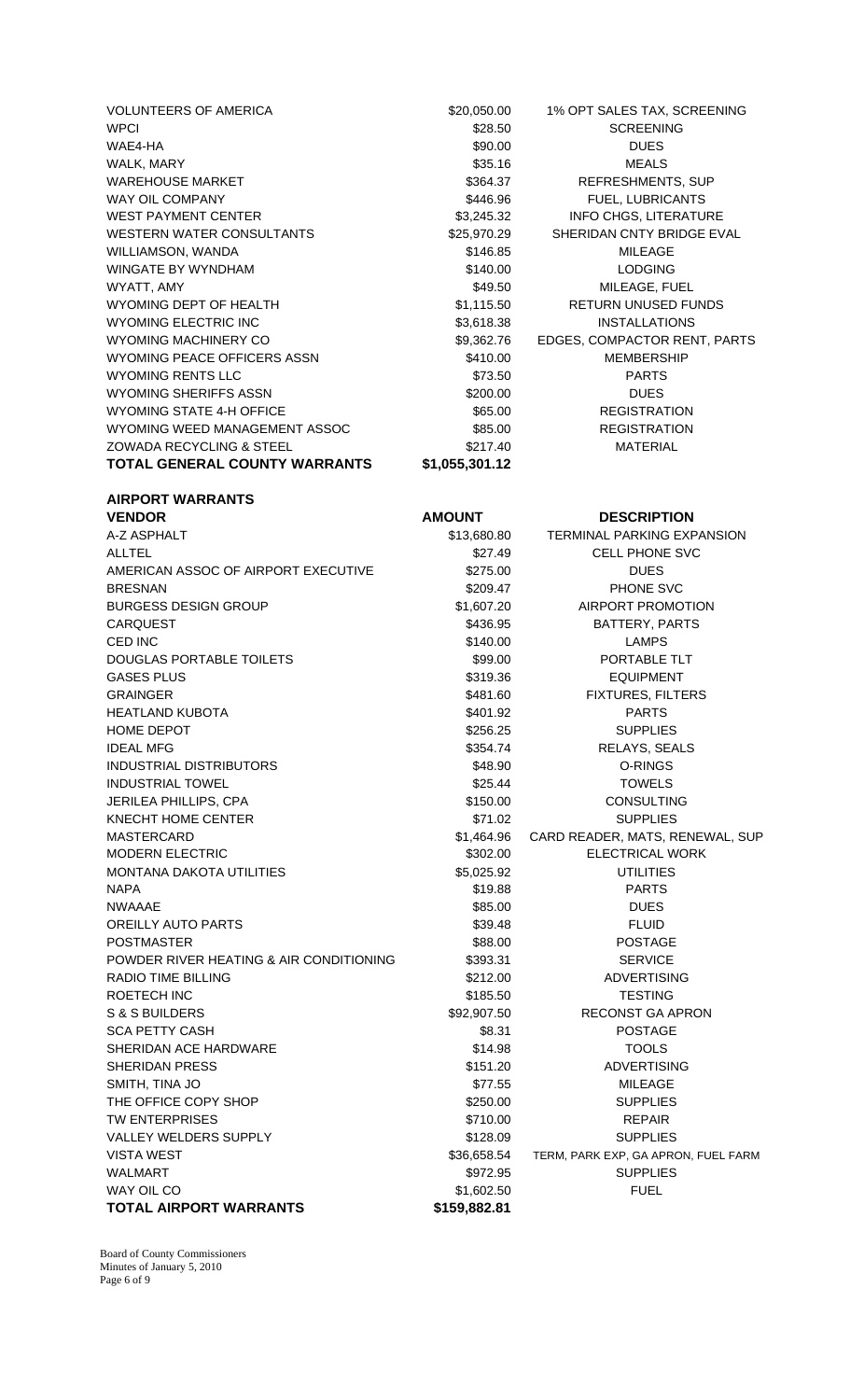#### AGENDA

 The Board approved the agenda as published. ANNOUNCEMENTS

Chairman Maier recognized Mandy Madry, a five year employee of the Sheriff's Office, serving as the DARE Officer. Sheriff Hofmeier accepted a certificate of appreciation and \$20 in Chamber bucks for Ms. Madry. PUBLIC COMMENT

 There was no comment on matters not on the agenda. LIQUOR DEALERS

 The Board approved the requested 2010 extended hours of operation for the Sheridan County Liquor Dealers Association members as March 17, July 24, October 30 and December 31.

### POWDER HORN COTTAGES AT THE HUB NO. 2; RP-10-001

 Chairman Maier opened consideration of this request to replat lots 14 through 27 of the Powder Horn Cottages at the Hub, to include out-lot A, creating a ten-lot subdivision consisting of 5.78 acres. The property is accessed off Country Club Lane, Swilcan Burn Lane or Clubhouse Drive.

 Land Development Coordinator Robin DeBolt advised that the original subdivision was approved October 4, 2005, and that the proposed subdivision would be similar in form and function but with larger lots and more open space. She said the internal roads are shown at 20 feet in width as private driveways, not dedicated as public rights-of-way. As such, variances have been requested from the requirements of the County and the PUD Master Plan. Bill Mentock, applicant's representative, was available for questions. No one else spoke to this issue.

 To permit the proposed 20-foot private driveways without public dedication, the Board approved a variance from the PUD Master Plan regulation #3 which states that "...rights-of-way for local streets may be fifty (50) feet." The Board approved a variance from the requirements of Section 3.2.i. of the County's Land Division Rules, which state that "The subdividing of land shall be such as to provide each lot with satisfactory access to an approved street." The Board said the variances were granted as the standards are impractical for a PUD in this application.

 The Board approved the Powder Horn Cottages at the Hub No. 2 subdivision with the following conditions:

1. That a note be placed on the plat addressing building setbacks, which shall be specified in the Declaration of Covenants, conditions and restrictions for Cottages at the Hub No. 2. Such setback specifications shall require a letter from the Powder Horn Home Owner's Association/Design Review Committee stating they have no opposition to the proposed setbacks, which will not meet the setback requirements set forth in Section 9.03 of the Powder Horn Declaration of Covenants.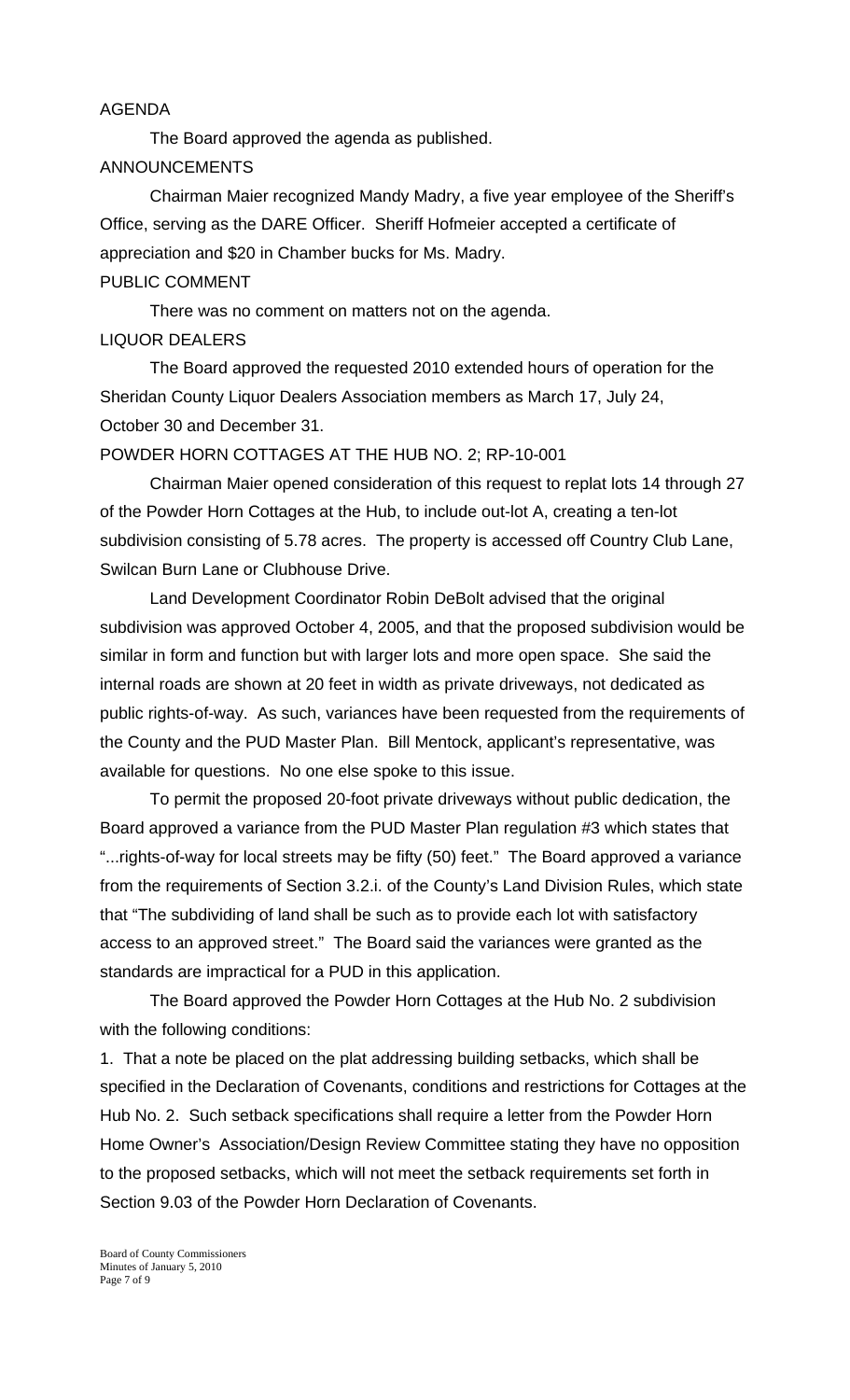2. That the 40 conditions of the Powder Horn PUD Master Plan are applied to this subdivision.

# COUNTY FAIRGROUNDS

 Public Works Director Rod Liesinger reported that eight bids were opened on December 22 for planned drainage improvements to the County fairgrounds. He said the Fair Board has agreed with the analysis of the capabilities of the low bidder and recommended the project be awarded. Commissioner Ringley and the Board noted this project is time sensitive and work needs to be done without delay to the Fairgrounds normal season, and that County staff would over-see the project. The Board awarded the bid to Mountain View Building, Inc. of Sheridan, in the amount of \$267,845, and authorized the Chairman to sign the award and agreement.

# COUNTY COURTHOUSE

 Administrative Director Renee Obermueller advised that stimulus funding has been identified through the Wyoming State Energy Office for the retrofit of the heating, ventilation and air-conditioning system in the Historic Courthouse. She said that Ace Associated Construction Engineering has been engaged to provide an evaluation of the current system. The Board authorized the Chairman to sign the grant submission to the Wyoming Business Council, in the amount of \$250,000.

# COURTHOUSE CLOSURES

 The Board approved the presented Courthouse Closure Schedule for 2010 with Commissioner Cram dissenting. He noted that the public needs to be vigilant as New Year's Day 2011 will be observed on December 31, 2010, a Friday.

| New Year's Day                           | Friday, January 1, 2010                                      |
|------------------------------------------|--------------------------------------------------------------|
| <b>Equality Day</b>                      | Monday, January 18, 2010                                     |
| <b>Presidents Day</b>                    | Monday, February 15, 2010                                    |
| <b>Memorial Day</b>                      | Monday, May 31, 2010                                         |
| Independence Day                         | Monday, July 5, 2010 (July 4, Sunday, observed)              |
| Labor Day                                | Monday, September 6, 2010                                    |
| Veterans' Day                            | Thursday, November 11, 2010                                  |
| <b>Thanksgiving Day</b>                  | Thursday, November 25, 2010                                  |
| <b>Christmas Eve</b>                     | Friday, December 24, 2010 (Christmas, Saturday,<br>observed) |
| Christmas                                | Saturday, December 25, 2010                                  |
| New Year's Day, 2011                     | Friday, December 31, 2010 (January 1, Saturday,<br>observed) |
| Ordered at the Commissioners' Diserction |                                                              |

# Ordered at the Commissioners' Discretion:

| Good Friday                      | Friday, April 2, 2010, Courthouse closed at 1:00 p.m. |
|----------------------------------|-------------------------------------------------------|
| Sheridan Wyo Rodeo activities    | Friday, July 16, 2010; Courthouse closed at           |
|                                  | $10:00$ a.m.                                          |
| <b>Employee Appreciation Day</b> | Friday, November 26, 2010                             |

# COMMISSION BOARD ASSIGNMENTS

Board of County Commissioners Minutes of January 5, 2010 Page 8 of 9